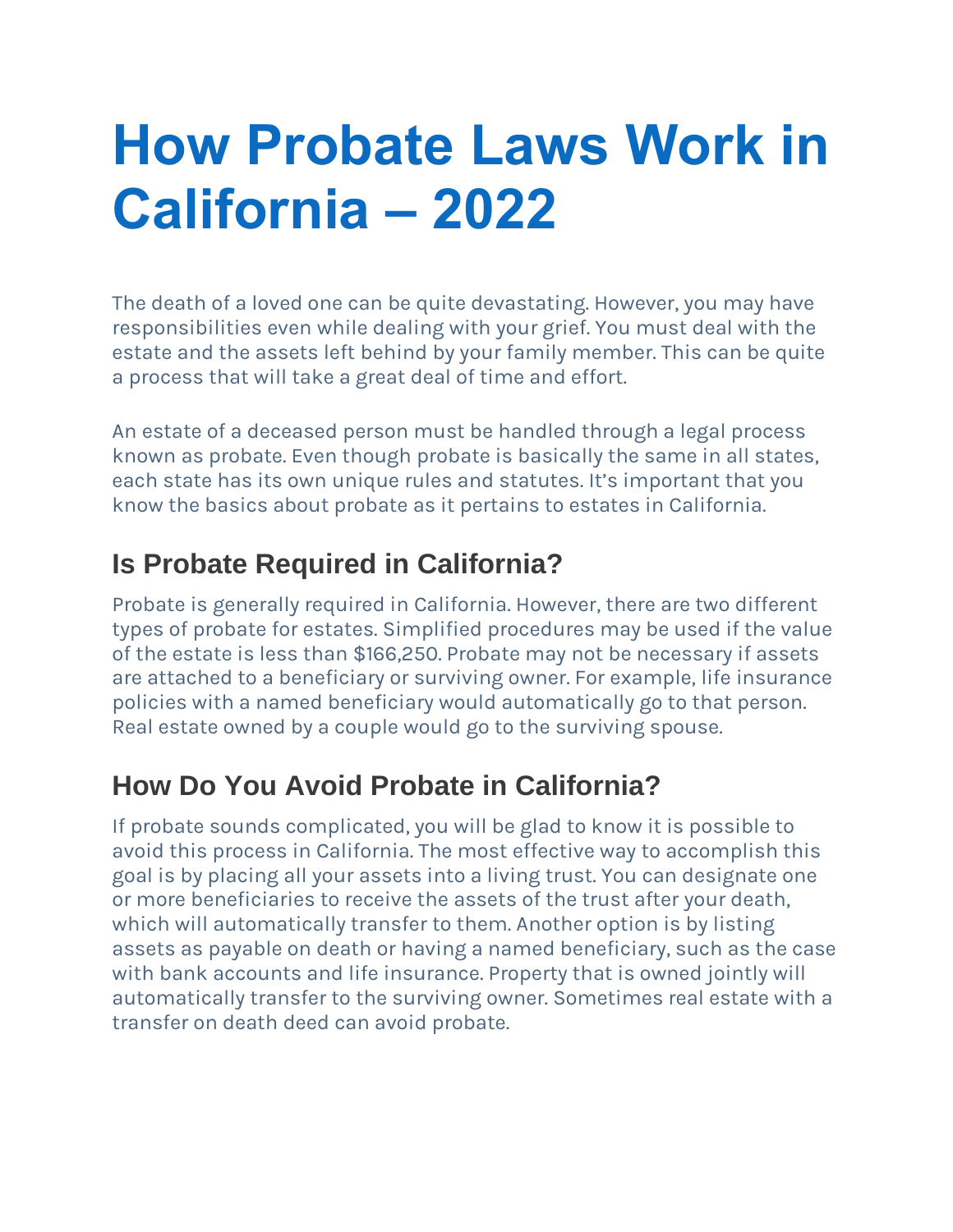## **Can an Executor of an Estate in California Be Compensated?**

California is one of the states that not only allows for compensation for the executor but addresses it directly in the probate code. Executors will receive the amount specified by the court unless the will makes a stipulation for the amount to be paid to the executor, In this case, the will takes precedence.

# **How Much Does an Executor Get Paid in California?**

The amount of compensation is directly addresses in California Probate Code Division 7 Chapter 1 Article 1. Based on ordinary services provided by the executor, they would receive 4 percent of the first \$100,000, 3 percent of the next \$100,000, 2 percent of the next \$800,000 and 1 percent of the next \$9 million dollars. Over this amount, they would receive one-half percent of the next \$15 million dollars and anything over that would be determined by the court as a reasonable amount. The amount is based on the appraised value of the total property of the estate.

# **How Long Does Probate Take in California?**

Time for probate to be completed varies widely in California. The state allows for several shortcuts to reduce the time it takes for a simple estate to be completed. However, creditors have four months to make a claim against the estate, which means it must stay open at least that long. The state probate code requires that orders for final distribution should be filed within one year or 18 months if federal tax returns are necessary. However, this timeline can go much longer if the will is being contested or other litigation is pending.

### **Do All Estates Have to Go Through Probate in California?**

All estates don't need to go through probate, but the majority will be processed through the courts. In many cases, it may be a simplified procedure with little oversight by the court. If an estate is put in a living trust, it will not need to go through probate because the trust will automatically transfer title to the beneficiary. If all assets of an estate are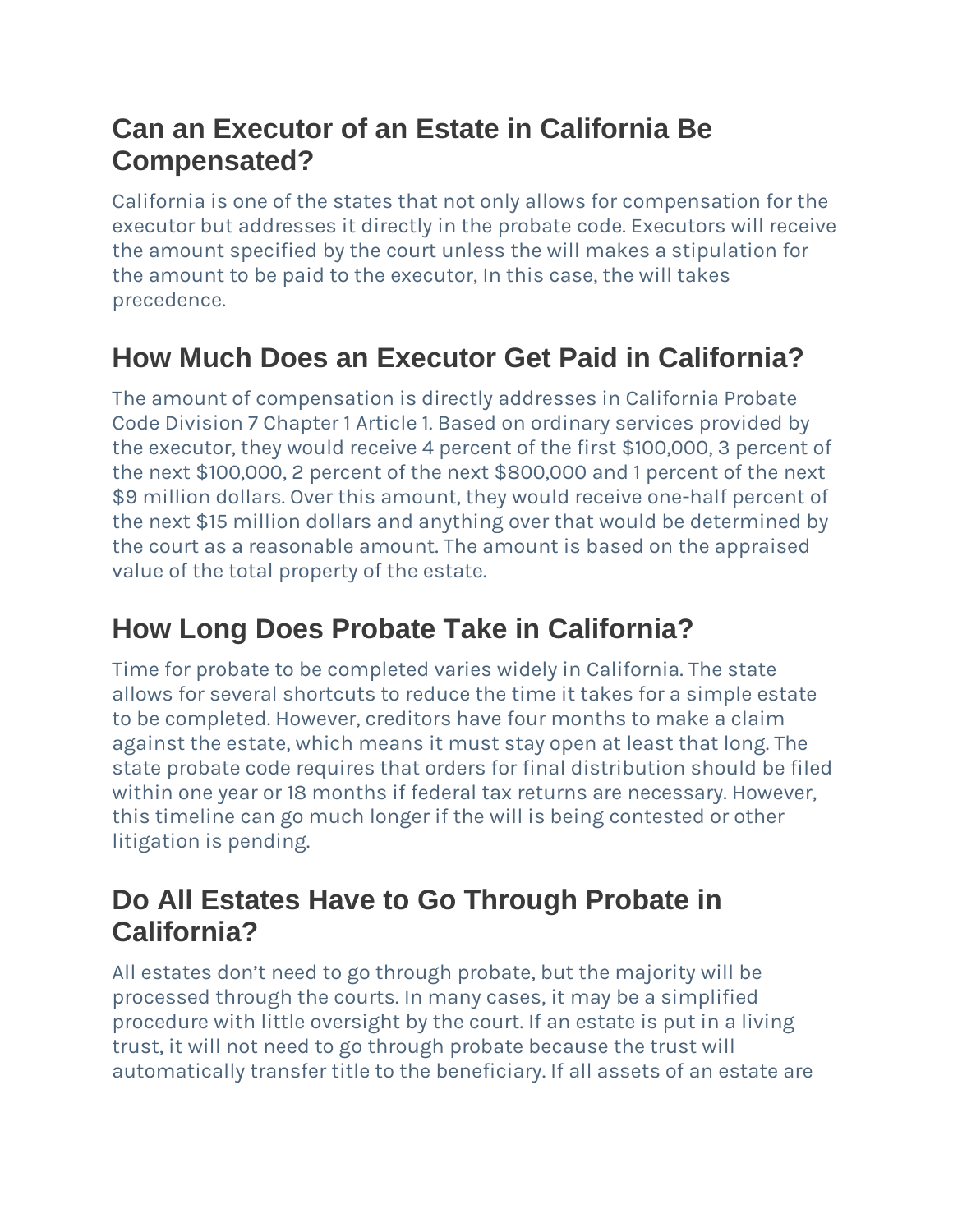attached to beneficiaries or are either payable upon death or transferable upon death, there is no need for probate.

### **Does a Will Have to Be Probated in California?**

A will must be filed with the court in California in the county where the deceased person lived. The court will use the will to determine if probate is necessary and to ensure the decedent's wishes are followed for the dispersal of the estate.

## **Settling an Estate in California**

Basic steps exist for the process of probate in California, which is similar to every other state. Though these steps may sound quite simple, they can be complicated with a large estate or if there are disputes.

- File a petition with the court in the county where the person lived to open probate. You will also need to file the will.
- The court will determine who the representative or executor of the estate will be.
- The executor will determine the heirs and beneficiaries.
- The executor must secure all known assets and inventory them for the court, along with their value.
- The creditors must be notified by mail or published notice in the local newspaper.
- The executor pays all claims, files taxes, and pays any outstanding taxes.
- A request is made for the estate to be closed. Once that is granted, the executor will distribute remaining assets to the heirs.

#### **How Long Do You Have to File Probate After Death in California?**

According to the California Probate Code, the executor must file the will within 30 days of the person's death. If they don't file during that timeframe, they may unwittingly waived their right to be the executor. A request for a small estate affidavit may not be filed until 40 days have passed from the date of death.